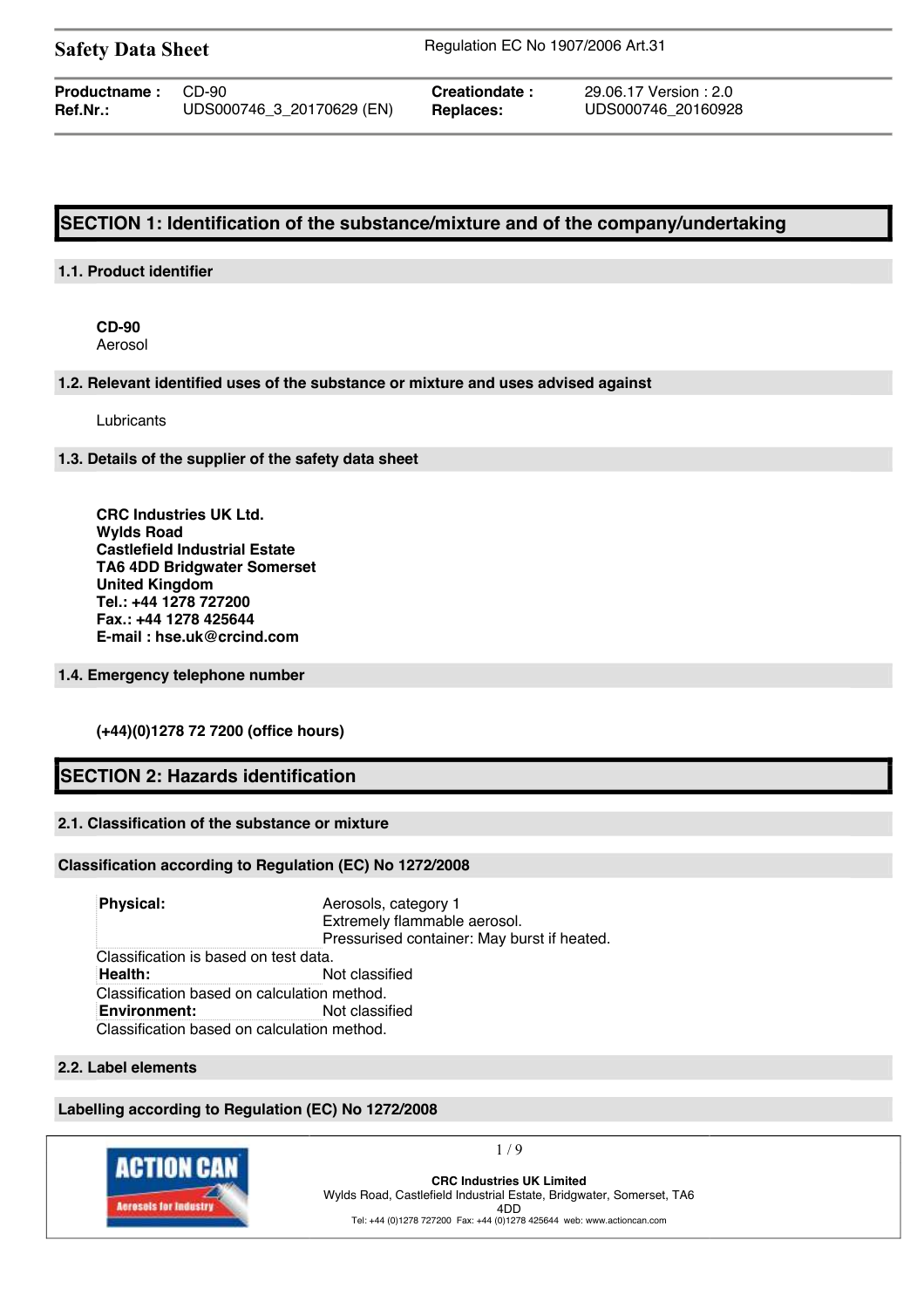| <b>Safety Data Sheet</b>           |                     | Regulation EC No 1907/2006 Art.31 |                                                                                                                                                                                                                                                                                      |  |
|------------------------------------|---------------------|-----------------------------------|--------------------------------------------------------------------------------------------------------------------------------------------------------------------------------------------------------------------------------------------------------------------------------------|--|
| CD-90<br>UDS000746_3_20170629 (EN) |                     | Creationdate:<br><b>Replaces:</b> | 29.06.17 Version : 2.0<br>UDS000746 20160928                                                                                                                                                                                                                                         |  |
| Hazard pictogram(s):               |                     |                                   |                                                                                                                                                                                                                                                                                      |  |
| Hazard statement(s):               |                     |                                   |                                                                                                                                                                                                                                                                                      |  |
| Precautionary statement(s):        |                     |                                   | P210 : Keep away from heat, hot surfaces, sparks, open flames and other<br>P410/412 : Protect from sunlight. Do not expose to temperatures exceeding<br>P501-2 : Dispose of contents/container to an authorised waste collection point.                                              |  |
|                                    | <b>Signal word:</b> | Danger<br>50°C/122°F.             | H222 : Extremely flammable aerosol.<br>H229: Pressurised container: May burst if heated.<br>P102: Keep out of reach of children.<br>ignition sources. No smoking.<br>P211 : Do not spray on an open flame or other ignition source.<br>P251 : Do not pierce or burn, even after use. |  |

## **2.3. Other hazards**

No information available

# **SECTION 3: Composition/information on ingredients**

### **3.1. Substances**

Not applicable.

### **3.2. Mixtures**

| <b>Hazardous ingredient</b>                                                                               | <b>Registration</b><br>number | CAS-<br>nr.        | EC-<br>n <b>r</b>        | %            | w/w Hazard Class and<br>Category                                                                                       | <b>Hazard statement</b>                  | <b>Notes</b> |
|-----------------------------------------------------------------------------------------------------------|-------------------------------|--------------------|--------------------------|--------------|------------------------------------------------------------------------------------------------------------------------|------------------------------------------|--------------|
| Hydrocarbons, C3-4-rich,<br>petroleum distillate<br><b>Petroleumgas (1,3-</b><br>butadiene $< 0.1\%$      | $01 -$<br>2119485926-<br>20   | 68512-<br>$91 - 4$ | $270 -$<br>990-<br>9     | $10 -$<br>30 | Press. Gas, Flam. Gas                                                                                                  | H280.H220                                | K, G         |
| Amines, coco alkyl                                                                                        |                               | 61788-<br>$46 - 3$ | $262 -$<br>$977 - 0 - 1$ |              | Skin Corr. 1B, Acute<br>Tox. 4, Acute Tox. 1,<br>STOT SE 3, STOT RE<br>2. Aquatic Acute 1.<br><b>Aquatic Chronic 1</b> | H314, H302, H304, H335, H373, H400, H410 |              |
| <b>Explanation notes</b>                                                                                  |                               |                    |                          |              |                                                                                                                        |                                          |              |
| G: exempted from the obligation to register in accordance with art. 2(7) of REACH Regulation No 1907/2006 |                               |                    |                          |              |                                                                                                                        |                                          |              |
| K: not classified as carcinogen, less than 0.1% w/w 1.3-butadiene (Einecs-nr. 203-450-8)                  |                               |                    |                          |              |                                                                                                                        |                                          |              |

(\* Explanation phrases : see chapter 16)

# **SECTION 4: First aid measures**

## **4.1. Description of first aid measures**

**Contact with eyes :** If substance has got into eyes, immediately wash out with plenty of water



**CRC Industries UK Limited** Wylds Road, Castlefield Industrial Estate, Bridgwater, Somerset, TA6 4DD

Tel: +44 (0)1278 727200 Fax: +44 (0)1278 425644 web: www.actioncan.com

2 / 9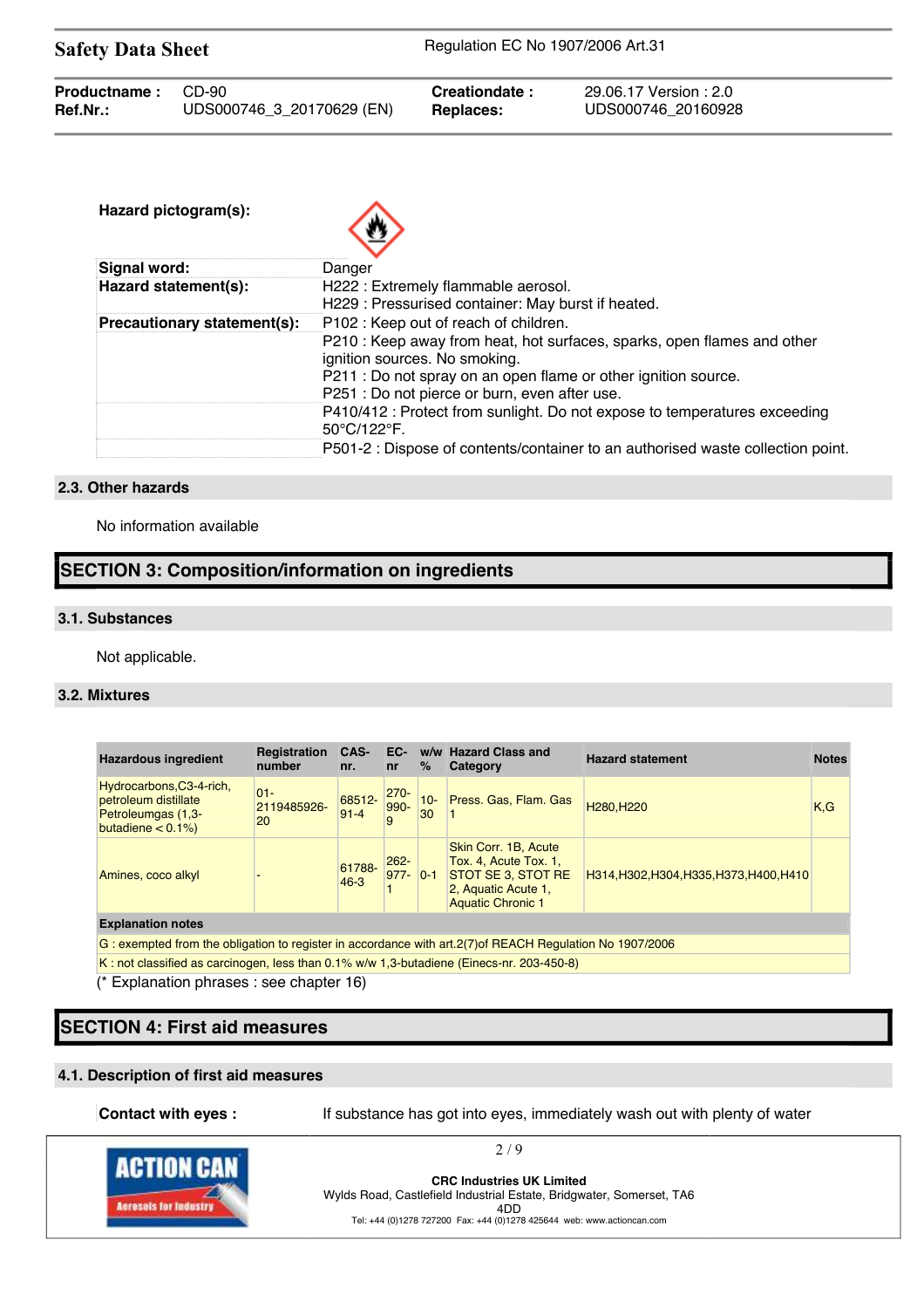| <b>Safety Data Sheet</b> |                           | Regulation EC No 1907/2006 Art.31 |                        |  |
|--------------------------|---------------------------|-----------------------------------|------------------------|--|
| <b>Productname:</b>      | CD-90                     | Creationdate:                     | 29.06.17 Version : 2.0 |  |
| Ref.Nr.:                 | UDS000746_3_20170629 (EN) | Replaces:                         | UDS000746 20160928     |  |

|                     | If eye irritation persists: Get medical advice/attention.                                                                                  |
|---------------------|--------------------------------------------------------------------------------------------------------------------------------------------|
| Contact with skin : | Take off contaminated clothing and wash before reuse.                                                                                      |
|                     | IF ON SKIN: Wash with plenty of soap and water.                                                                                            |
|                     | If skin irritation occurs: Get medical advice/attention.                                                                                   |
| Inhalation:         | IF INHALED: Remove person to fresh air and keep comfortable for breathing.<br>Call a POISON CENTER or doctor/physician if you feel unwell. |
| Ingestion :         | If swallowed accidentally, do not induce vomiting and seek medical advice.                                                                 |

### **4.2. Most important symptoms and effects, both acute and delayed**

| Inhalation:          | Excessive inhalation of solvent vapours may give rise to nausea, headaches<br>and dizziness |
|----------------------|---------------------------------------------------------------------------------------------|
| Ingestion:           | May cause gastrointestinal disturbances                                                     |
|                      | Symptoms: sore throat, abdominal pain, nausea, vomiting                                     |
| <b>Skin contact:</b> | May cause irritation.                                                                       |
|                      | Symptoms: redness and pain                                                                  |
| Eye contact :        | May cause irritation.                                                                       |
|                      | Symptoms: redness and pain                                                                  |

### **4.3. Indication of any immediate medical attention and special treatment needed**

| <b>General Advice:</b> | If you feel unwell, seek medical advice (show the label where possible |
|------------------------|------------------------------------------------------------------------|
|                        | If symptoms persist always call a doctor                               |

## **SECTION 5: Firefighting measures**

### **5.1. Extinguishing media**

foam, carbon dioxide or dry agent

### **5.2. Special hazards arising from the substance or mixture**

Aerosols may explode if heated above 50°C Forms hazardous decomposition products CO,CO2

#### **5.3. Advice for firefighters**

Keep container(s) exposed to fire cool, by spraying with water In case of fire, do not breathe fumes

## **SECTION 6: Accidental release measures**

## **6.1. Personal precautions, protective equipment and emergency procedures**

Shut off all ignition sources Ensure adequate ventilation Wear suitable protective clothing and gloves.



3 / 9

**CRC Industries UK Limited** Wylds Road, Castlefield Industrial Estate, Bridgwater, Somerset, TA6 4DD

Tel: +44 (0)1278 727200 Fax: +44 (0)1278 425644 web: www.actioncan.com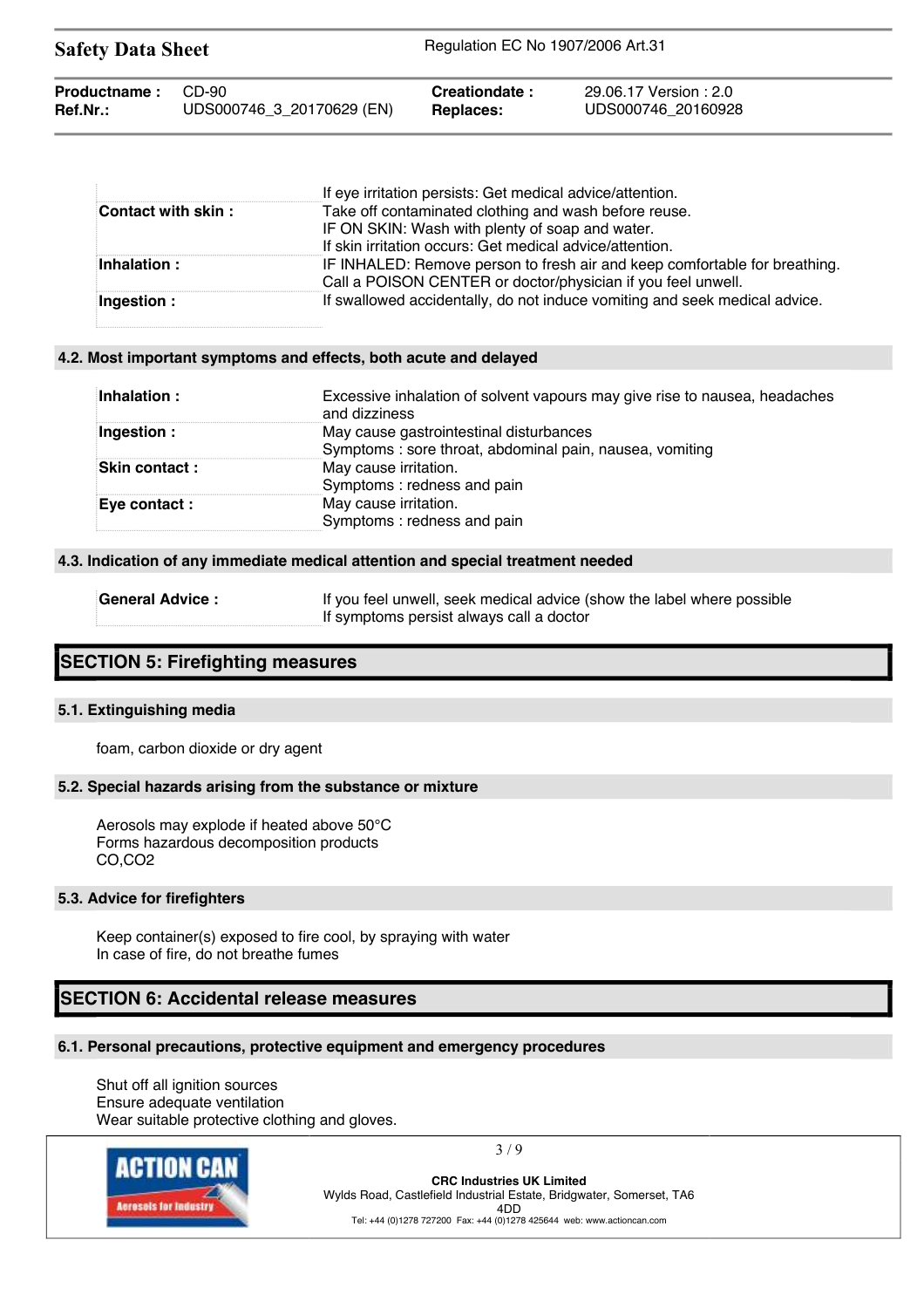| <b>Safety Data Sheet</b> |                           | Regulation EC No 1907/2006 Art.31 |                        |  |
|--------------------------|---------------------------|-----------------------------------|------------------------|--|
| Productname:             | CD-90                     | Creationdate:                     | 29.06.17 Version : 2.0 |  |
| <b>Ref.Nr.:</b>          | UDS000746_3_20170629 (EN) | <b>Replaces:</b>                  | UDS000746 20160928     |  |

### **6.2. Environmental precautions**

Do not allow to enter public sewers and watercourses If polluted water reaches drainage systems or water courses, immediately inform appropriate authorities

#### **6.3. Methods and material for containment and cleaning up**

Absorb spillage in suitable inert material Place in appropriate container

#### **6.4. Reference to other sections**

For further information see section 8

# **SECTION 7: Handling and storage**

#### **7.1. Precautions for safe handling**

Keep away from heat and sources of ignition Take precautionary measures against static discharges Equipment should be earthed Use explosion-proof electrical/ventilating/lighting/.../equipment. Use only non-sparking tools. Do not breathe aerosols or vapours. Ensure adequate ventilation Avoid contact with skin and eyes. Wash thoroughly after use Wear protective gloves/protective clothing/eye protection/face protection.

### **7.2. Conditions for safe storage, including any incompatibilities**

Pressurized container : protect from sunlight and do not expose to temperatures exceeding 50°C. Keep in a cool, dry, well ventilated place Keep out of reach of children.

#### **7.3. Specific end use(s)**

Lubricants

## **SECTION 8: Exposure controls/personal protection**

#### **8.1. Control parameters**

### **Exposure limits :**

No information available



 $4/9$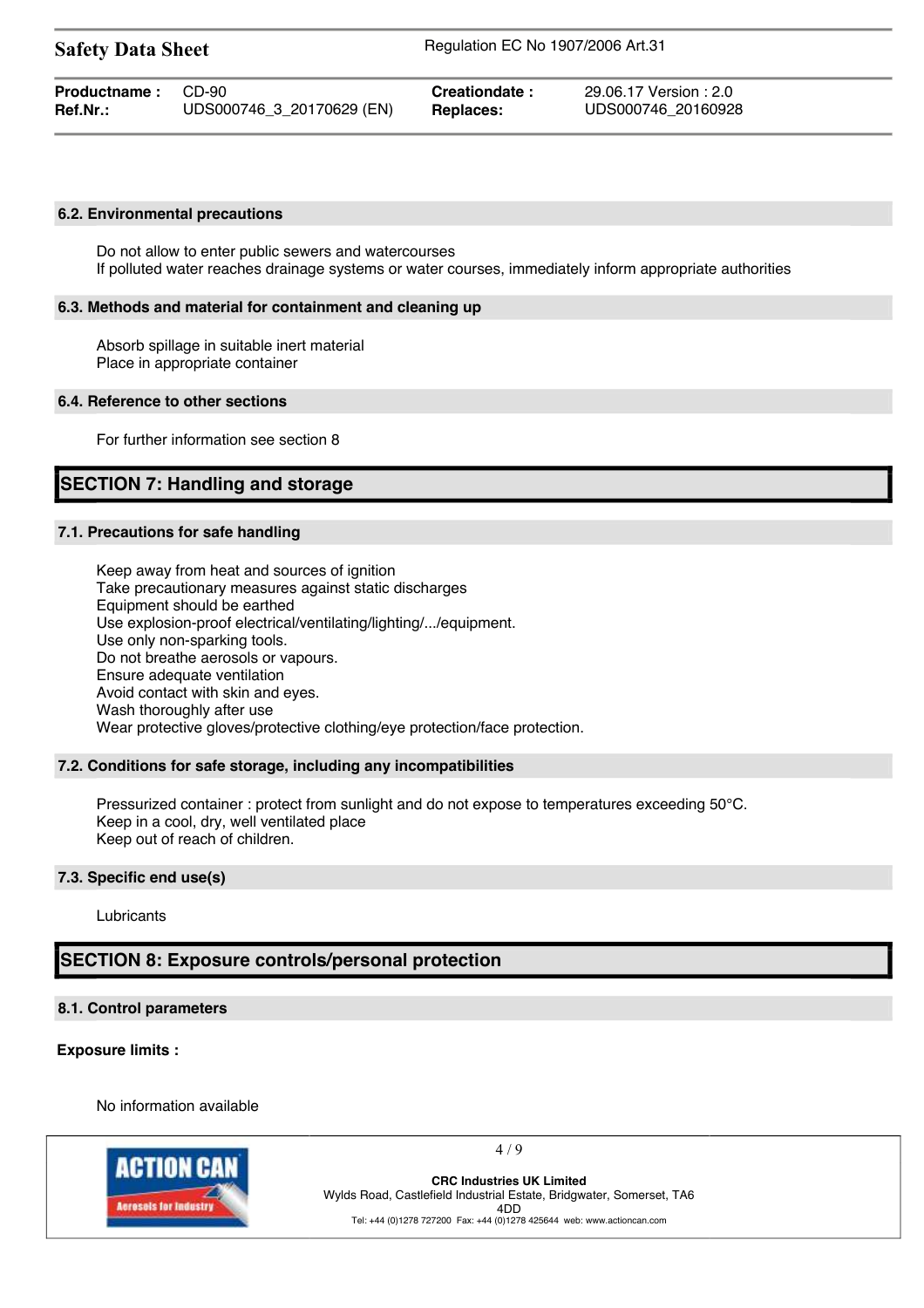| <b>Safety Data Sheet</b> |                           | Regulation EC No 1907/2006 Art.31 |                        |  |
|--------------------------|---------------------------|-----------------------------------|------------------------|--|
| Productname:             | CD-90                     | Creationdate:                     | 29.06.17 Version : 2.0 |  |
| Ref.Nr.:                 | UDS000746 3 20170629 (EN) | Replaces:                         | UDS000746 20160928     |  |

## **8.2. Exposure controls**

| <b>Control procedures:</b>              | Ensure adequate ventilation<br>Keep away from heat and sources of ignition<br>Take precautionary measures against static discharges                                                                                                                                                                                                                  |
|-----------------------------------------|------------------------------------------------------------------------------------------------------------------------------------------------------------------------------------------------------------------------------------------------------------------------------------------------------------------------------------------------------|
| <b>Personal protection:</b>             | Take precautions to avoid contact with skin and eyes when handling the<br>product.<br>Ensure adequate ventilation                                                                                                                                                                                                                                    |
| inhalation :                            | In case of insufficient ventilation, wear suitable respiratory equipment.                                                                                                                                                                                                                                                                            |
| hands and skin:                         | When handling the product wear chemical-resistant gloves (standard EN 374).<br>Use a reusable glove with a minimum breakthrough time of 30 minutes. The<br>breakthrough time of the glove should be longer than the total duration of<br>product use. If work lasts longer than the breakthrough time, gloves should be<br>changed part-way through. |
| Recommended gloves:                     | Nitrile                                                                                                                                                                                                                                                                                                                                              |
| eyes :                                  | Wear safety eyewear according to EN 166.                                                                                                                                                                                                                                                                                                             |
| <b>Environmental protection:</b>        | Avoid release to the environment.<br>Collect spillage.                                                                                                                                                                                                                                                                                               |
| <b>Consumer exposure</b><br>protection: | Do not eat, drink or smoke when using this product.                                                                                                                                                                                                                                                                                                  |
|                                         | Use only outdoors or in a well-ventilated area.<br>IF exposed or if you feel unwell: Call a POISON CENTER or doctor/physician.                                                                                                                                                                                                                       |

# **SECTION 9: Physical and chemical properties**

## **9.1. Information on basic physical and chemical properties**

| (for aerosols data for the product without propellant) |                                  |
|--------------------------------------------------------|----------------------------------|
| Apperance: physical state:                             | Propane/butane propelled liquid. |
| colour:                                                | Brown.                           |
| odour :                                                | Characteristic odor.             |
| pH :                                                   | Not applicable.                  |
| Boiling point/range:                                   | $>250$ °C                        |
| Flash point:                                           | 228 $\degree$ C                  |
| <b>Evaporation rate:</b>                               | Not available.                   |
| <b>Explosion limits: upper limit: Not available.</b>   |                                  |
| lower limit:                                           | Not available.                   |
| Vapour pressure :                                      | Not available.                   |
| <b>Relative density:</b>                               | 0.89 g/cm3 ( $@$ 15°C).          |
| Solubility in water:                                   | Insoluble in water               |
| Auto-ignition:                                         | Not available.                   |
| <b>Viscosity:</b>                                      | 220 cSt @ 40 °C                  |

### **9.2. Other information**

# **SECTION 10: Stability and reactivity**



5 / 9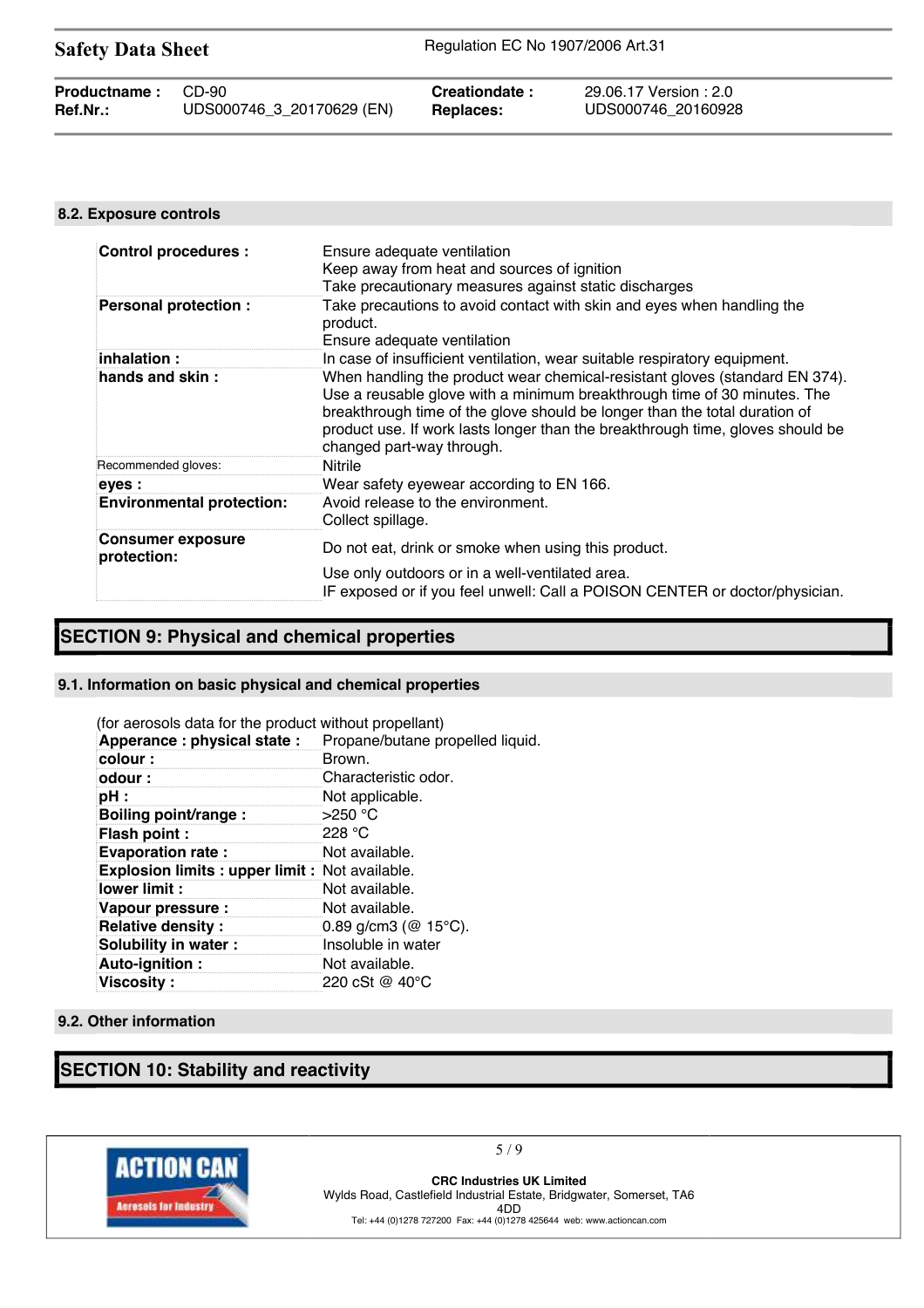| <b>Safety Data Sheet</b> |                           | Regulation EC No 1907/2006 Art.31 |                        |  |
|--------------------------|---------------------------|-----------------------------------|------------------------|--|
| <b>Productname:</b>      | CD-90                     | Creationdate:                     | 29.06.17 Version : 2.0 |  |
| <b>Ref.Nr.:</b>          | UDS000746_3_20170629 (EN) | <b>Replaces:</b>                  | UDS000746 20160928     |  |

## **10.1. Reactivity**

No hazardous reactions known if used for its intended purpose

## **10.2. Chemical stability**

Stable

## **10.3. Possibility of hazardous reactions**

No hazardous reactions known if used for its intended purpose

### **10.4. Conditions to avoid**

Avoid overheating

## **10.5. Incompatible materials**

Strong oxidising agent

### **10.6. Hazardous decomposition products**

CO,CO2

## **SECTION 11: Toxicological information**

## **11.1. Information on toxicological effects**

| acute toxicity:                       | based on available data the classification criteria are not met                                |
|---------------------------------------|------------------------------------------------------------------------------------------------|
| skin corrosion/irritation:            | based on available data the classification criteria are not met                                |
|                                       | serious eye damage/irritation: based on available data the classification criteria are not met |
| respiratory or skin<br>sensitisation: | based on available data the classification criteria are not met                                |
| germ cell mutagenicity:               | based on available data the classification criteria are not met                                |
| carcinogenicity:                      | based on available data the classification criteria are not met                                |
| toxicity for reproduction:            | based on available data the classification criteria are not met                                |
| <b>STOT-single exposure:</b>          | based on available data the classification criteria are not met                                |
| <b>STOT repeated exposure:</b>        | based on available data the classification criteria are not met                                |
| aspiration hazard:                    | based on available data the classification criteria are not met                                |

### **Information on likely routes of exposure:**

| Inhalation:           | Inhalation of solvent vapours may give rise to nausea, headaches and<br>dizziness                                                                                             |
|-----------------------|-------------------------------------------------------------------------------------------------------------------------------------------------------------------------------|
| Ingestion :           | May cause gastrointestinal disturbances                                                                                                                                       |
| <b>Skin contact :</b> | Prolonged skin contact will result in defatting of the skin, leading to irritation,<br>and in some cases, dermatitis<br>Repeated exposure may cause skin dryness or cracking. |
| Eve contact :         | May cause irritation.                                                                                                                                                         |

| <b>ACTION CAN</b>            | 6/9                                                                         |
|------------------------------|-----------------------------------------------------------------------------|
|                              | <b>CRC Industries UK Limited</b>                                            |
| <b>Acresols for Industry</b> | Wylds Road, Castlefield Industrial Estate, Bridgwater, Somerset, TA6<br>4DD |
|                              | Tel: +44 (0)1278 727200 Fax: +44 (0)1278 425644 web: www.actioncan.com      |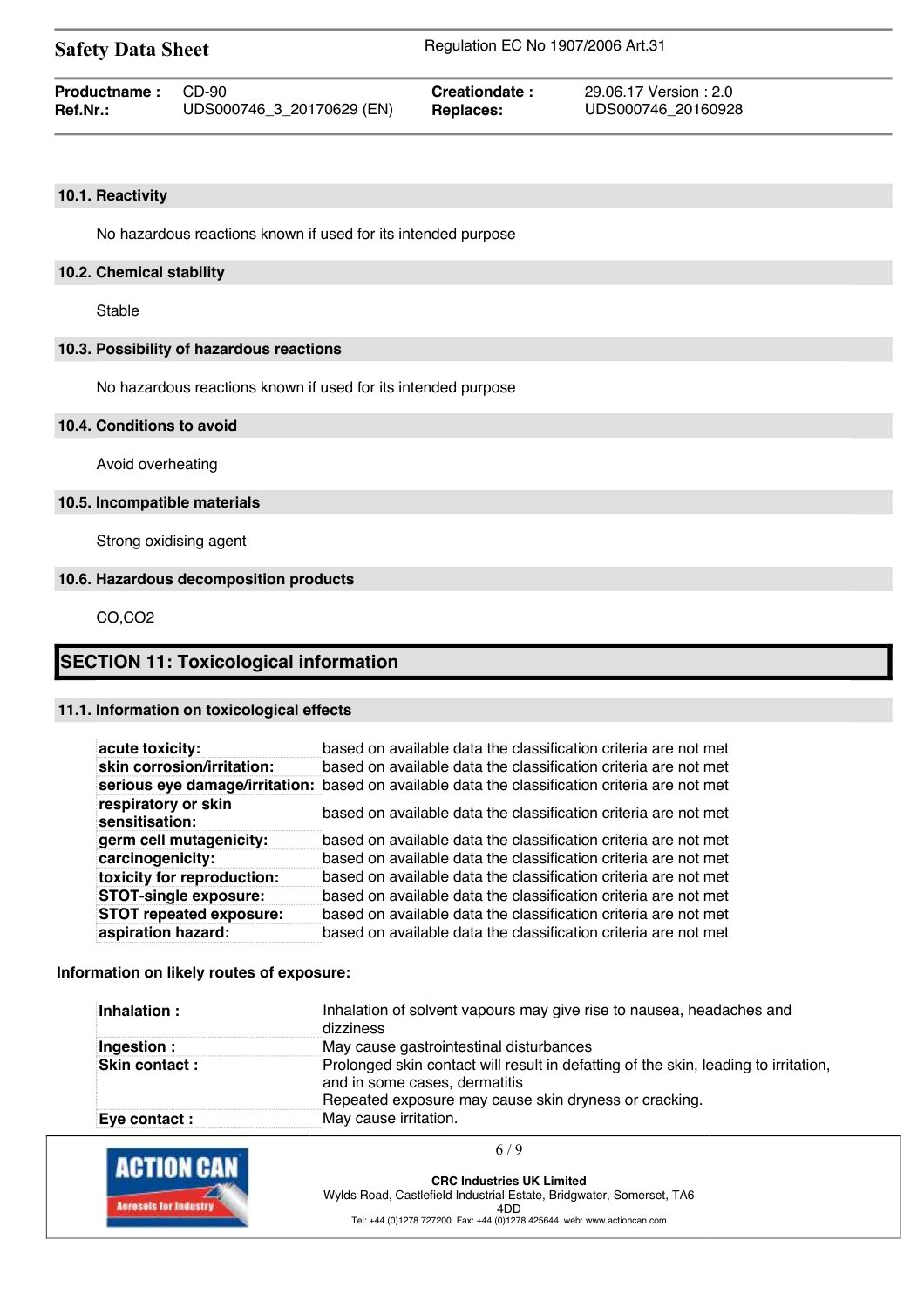| <b>Safety Data Sheet</b> |                           | Regulation EC No 1907/2006 Art.31 |                        |  |
|--------------------------|---------------------------|-----------------------------------|------------------------|--|
| Productname:             | CD-90                     | Creationdate:                     | 29.06.17 Version : 2.0 |  |
| Ref.Nr.:                 | UDS000746_3_20170629 (EN) | Replaces:                         | UDS000746 20160928     |  |

## **Toxicological data :**

No information available

# **SECTION 12: Ecological information**

### **12.1. Toxicity**

Not classified

### **Ecotoxicological data:**

No information available

## **12.2. Persistence and degradability**

No information available

### **12.3. Bioaccumulative potential**

No information available

### **12.4. Mobility in soil**

Insoluble in water

## **12.5. Results of PBT and vPvB assessment**

No information available

### **12.6. Other adverse effects**

No information available

# **SECTION 13: Disposal considerations**

## **13.1. Waste treatment methods**

| <b>Product:</b>        | This material and its container must be disposed of in a safe way.<br>Do not discharge into drains or the environment, dispose to an authorised<br>waste collection point. |
|------------------------|----------------------------------------------------------------------------------------------------------------------------------------------------------------------------|
| National regulations : | Disposal should be in accordance with local, state or national legislation                                                                                                 |

# **SECTION 14: Transport information**



7 / 9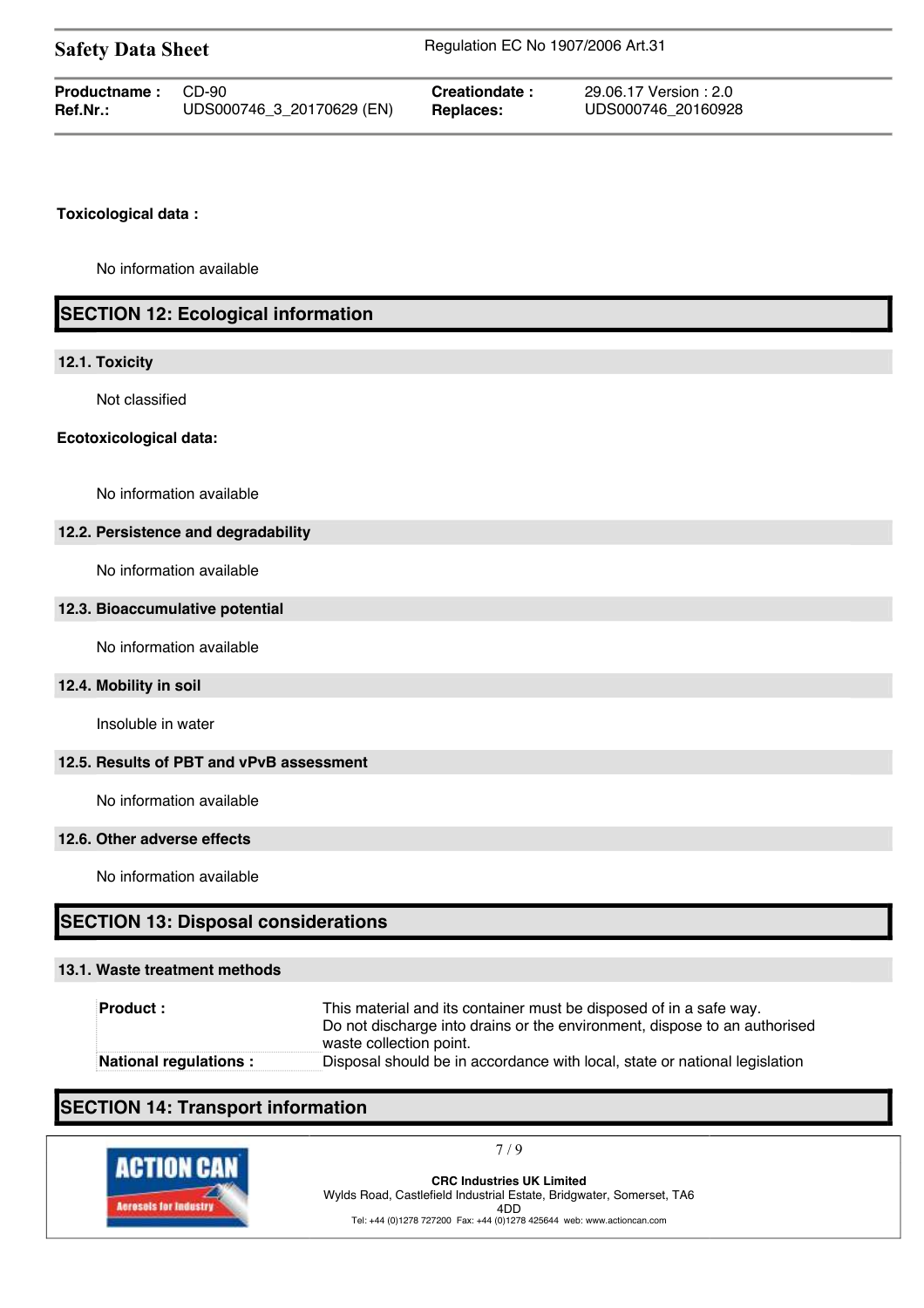| <b>Safety Data Sheet</b> |                           | Regulation EC No 1907/2006 Art.31 |                        |  |
|--------------------------|---------------------------|-----------------------------------|------------------------|--|
| <b>Productname:</b>      | CD-90                     | Creationdate:                     | 29.06.17 Version : 2.0 |  |
| <b>Ref.Nr.:</b>          | UDS000746_3_20170629 (EN) | Replaces:                         | UDS000746 20160928     |  |

| 14.1. UN number                                                             |                                                                          |
|-----------------------------------------------------------------------------|--------------------------------------------------------------------------|
| UN-number:                                                                  | 1950                                                                     |
| 14.2. UN proper shipping name                                               |                                                                          |
| Proper shipping name:                                                       | <b>AEROSOLS</b>                                                          |
| 14.3. Transport hazard class(es)                                            |                                                                          |
| Class:<br>ADR/RID - Classification code:                                    | 2.1<br>5F                                                                |
| 14.4. Packing group                                                         |                                                                          |
| Packing group:                                                              | Not applicable.                                                          |
| 14.5. Environmental hazards                                                 |                                                                          |
| ADR/RID - Environmentally<br>hazardous:<br>IMDG - Marine pollutant:         | No<br>No                                                                 |
| IATA/ICAO - Environmentally<br>hazardous:                                   | No                                                                       |
| 14.6. Special precautions for user                                          |                                                                          |
| ADR/RID - Tunnelcode:<br>IMDG - Ems:<br>IATA/ICAO - PAX:<br>IATA/ICAO - CAO | (D)<br>$F-D$ , S-U<br>203<br>203                                         |
|                                                                             | 14.7. Transport in bulk according to Annex II of MARPOL and the IBC Code |
| Not applicable.                                                             |                                                                          |
| <b>SECTION 15: Regulatory information</b>                                   |                                                                          |

## **15.1. Safety, health and environmental regulations/legislation specific for the substance or mixture**

The Safety Data Sheet is compiled according to the current European requirements. Regulation (EC) No 1907/2006 (REACH) Regulation (EC) No 1272/2008 (CLP) Dir. 2013/10/EU, 2008/47/EC amendment of the aerosol dispenser directive 75/324/EEC.

## **15.2. Chemical safety assessment**



8 / 9